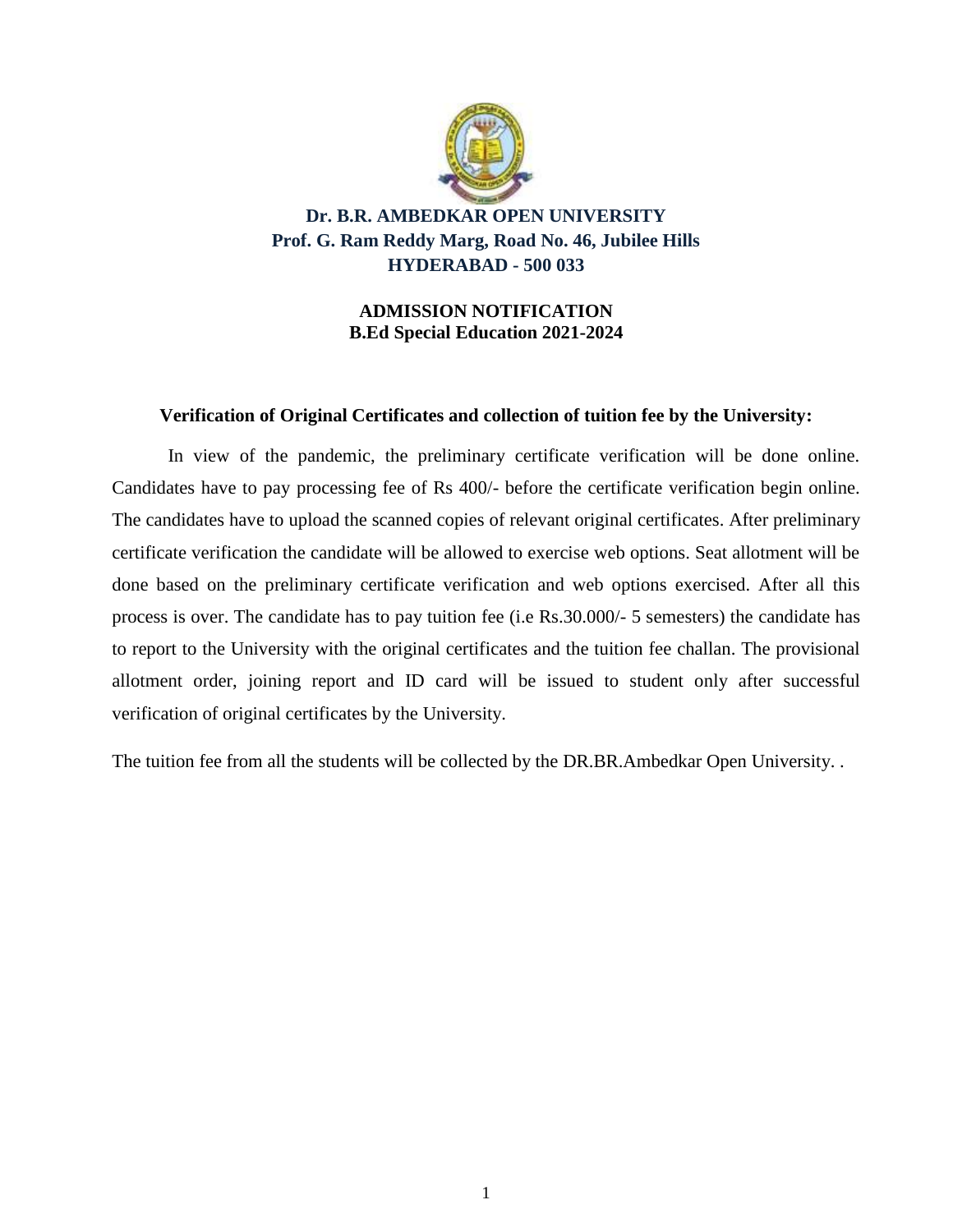## **DETAILED NOTIFICATION**

# **Dr. B.R. AMBEDKAR OPEN UNIVERSITY Prof. G. Ram Reddy Marg, Road No. 46, Jubilee Hills HYDERABAD - 500 033 Phone: 040-23680241/246/291/491/432/607 Fax: 040-23544830 www.braou.ac.in & www.braouonline.in**

The qualified candidates of B.Ed. (SPECIAL EDUCATION) admission Entrance TEST-2021 are informed to attend web based counselling for admission to Two and half years  $(2_{1/2})$ B.Ed(Spl.Education) programme through ODL for the academic years 2021-2024, on the dates mentioned against their state-wide rank as per the schedule given below.

| S.No.          | <b>Event</b>                                                                                                                                                                  | <b>Schedule</b>              |  |  |
|----------------|-------------------------------------------------------------------------------------------------------------------------------------------------------------------------------|------------------------------|--|--|
|                | <b>Issue of Notification</b>                                                                                                                                                  | $23rd$ May, $2022$           |  |  |
| $\overline{2}$ | Online Registration cum verification, online<br>payment along with uploading scanned copies<br>of certificates for verification (as per<br>guidelines) (Refer to Point No. d) | 25-05-2022 to 29-05-2022     |  |  |
| 3              | Display of List of Eligible candidates and call<br>for corrections if any through E-mail                                                                                      | 01-06-2022 to 2-06-2022      |  |  |
| 4              | Exercising Web options- Phase I                                                                                                                                               | 06-06-2022 to 08 - 06 - 2022 |  |  |
| 5              | List of Provisionally selected candidates will<br>be prepared College wise and will be placed in<br>the website (Phase-I)                                                     | 13-06 -2022                  |  |  |
| 6              | Reporting at University for verification of<br>Original Certificates along with Tuition Fee<br>payment challan.                                                               | 14-06-2022 to 15 - 06 -2022  |  |  |

### **a. Schedule for – B.Ed. (SPECIAL EDUCATION)-2021Admissions**

- $\overline{\phantom{a}}$  Candidates are informed that they should satisfy the admission rules and should be prepared to pay the tuition fee as applicable.
- This notification itself is a call for web counseling. **No separate call letters** will be sent to the individual candidates.
- **↓** Mere attending of the web counseling does not guarantee a seat.
- $\triangleq$  All candidates are informed to register online at [www.braouonline.in](http://www.braouonline.in/) from 25<sup>th</sup> May, 2022 to 29<sup>th</sup> May, 2022 and furnish all information in the application form. All the entries should be correct and the candidate is responsible for any incorrect entry. All the candidates have to pay non-refundable Processing Fee Rs. 400.00 (Rupees: Four Hundred only) towards Registration cum Verification process which has to be paid through online payment (Credit Cards/Debit Cards/Internet Banking) .
- $\overline{\phantom{a}}$  Tuition fee particulars and seats available at each study centre wise will be notified on the website: [www.braouonline.in](http://www.braouonline.in/) well before the commencement of counseling (option entry). Tuition Fee as fixed by the University. Time duration of B.EdSE programme i.e Two and half years.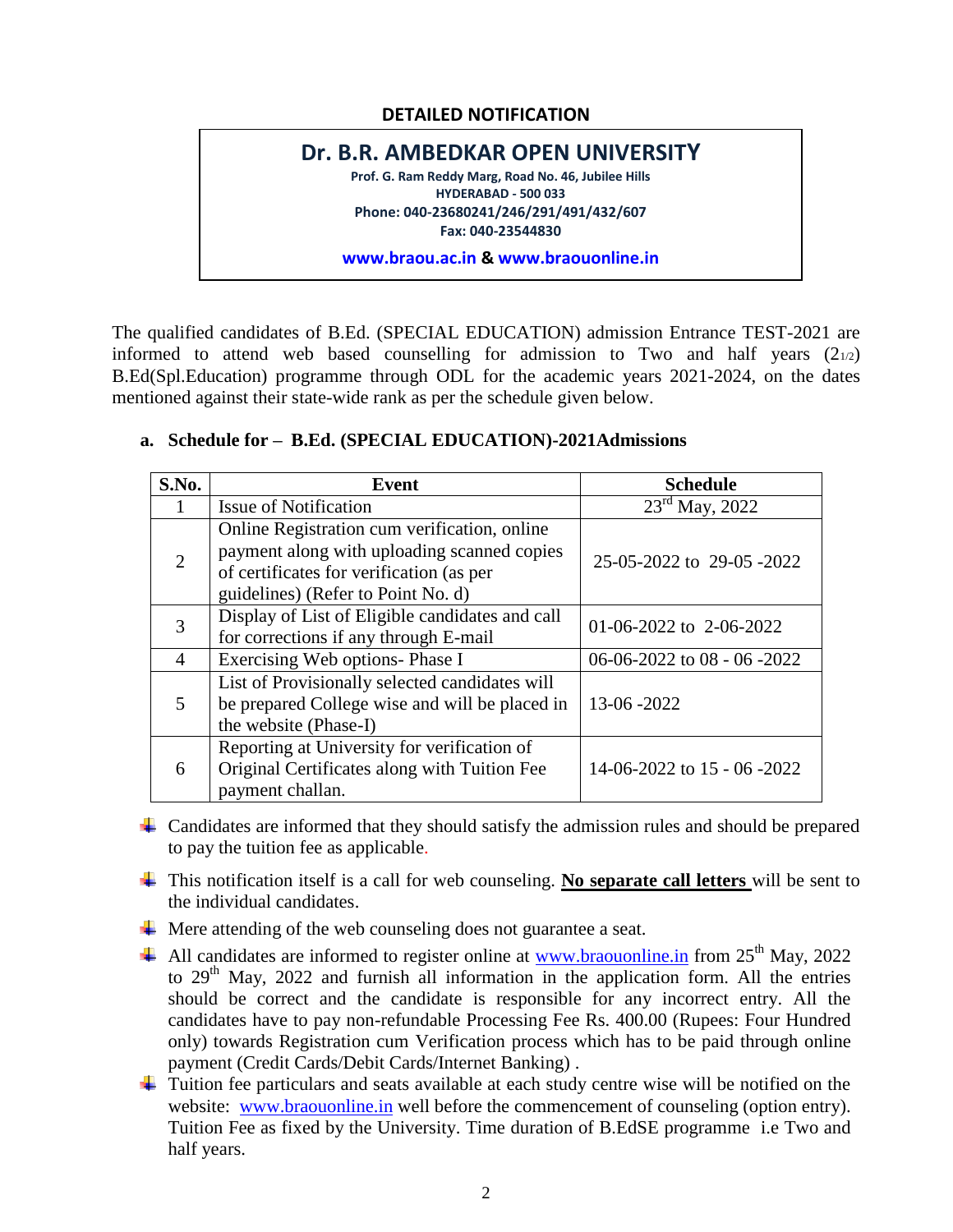## **b. Eligibility:**

- 1. The Candidate should be an Indian Citizen.
- 2. Candidates with at least 50% per cent marks either in the Bachelors Degree (B.A./B.Sc./B.Com./B.C.A./B.Sc. (Home Science)/ BBM). B.E/B.Tech. With specialization in Science and Mathematics with 55 % marks or any other qualification equivalent thereto, are eligible for admission to the programme. However the candidates belonging to SC/ST/BC/PH should have secured a minimum of 40% marks in the qualifying examination.
- 3. However, Weightage will be given to the candidates fulfilling any one of the following conditions:
	- Parent of a child with disability, possessing Disability Certificate issued by the Competent Authority.
	- Person with disability possessing Disability Certificate issued by the Competent Authority.
	- Possession of any RCI approved Diploma/Degree.
- 4. The reservation for SC/ST/BC/PWD categories shall be as per the rules in vogue.

**Note:** As per the GOMS No: 92 and GOMS NO.13, the candidates who passed MBBS/BDS /BPT/BAMS/BL/LLB/B.Pharm/BHMT/BVSC/B.Sc.(AG)/BA(Languages)/BOL etc. and other such Professional and Job Oriented courses are **not eligible** for admission into B.Ed. (SE) Programme.

- ii. B.Ed. SE Programme is offered in three Specializations. Viz.:
	- Visual Impairment (VI)
	- Hearing Impairment (HI)
	- $\bullet$  Intellectual Disability (ID)

## **The candidate has to choose any one Specialization.**

iii. Candidate can shift their Area of Specialization i.e. VI/HI/ID at the time of Admission as per their interest and availability of the seats in left over vacancies as per merit after counselling.

## **C. Certificates to be uploaded at the time of Registration and filling application form**

- 1. B.Ed. (SPECIAL EDUCATION) admission Entrance TEST-2021-22 Rank Card
- 2. B.Ed. (SPECIAL EDUCATION) admission Entrance TEST-2021-22 Hall Ticket
- 3. Degree certificate of qualifying exam and memorandum of marks
- 4. Intermediate Memo-cum pass certificate or its equivalent
- 5. SSC or its equivalent marks memo
- 6. Study certificates from 9th class to Degree.
- 7. Residence certificate for preceding 7 years of the qualifying examination i.e. Graduation in respect of candidates who have private study without any institutionalized education.
- 8. Residence certificate of either of parents in Telangana or Andhra Pradesh for 10 years in case of non-local candidates excluding the period of employment outside the state. This certificate should be obtained from the Tahsildar.
- 9. In respect of Non-Local candidates in order to consider them for allotment under unreserved seats the following certificates needs to be submitted.
- 10. Integrated community certificate (Caste Certificate) issued by the competent authority in case of BC/SC/ST candidates, if applicable
- 11. The Muslim and Christian Minority Candidates should upload the "TC" of the SSC containing Minority status (or) in the absence of TC, a Certificate issued by the Head of the Institution in which the student studied/appeared for SSC or its equivalent examination.
- 12. Special category certificates- PH
- 13. Parent of child with disability.
- 14. RCI Approved Diploma/Degree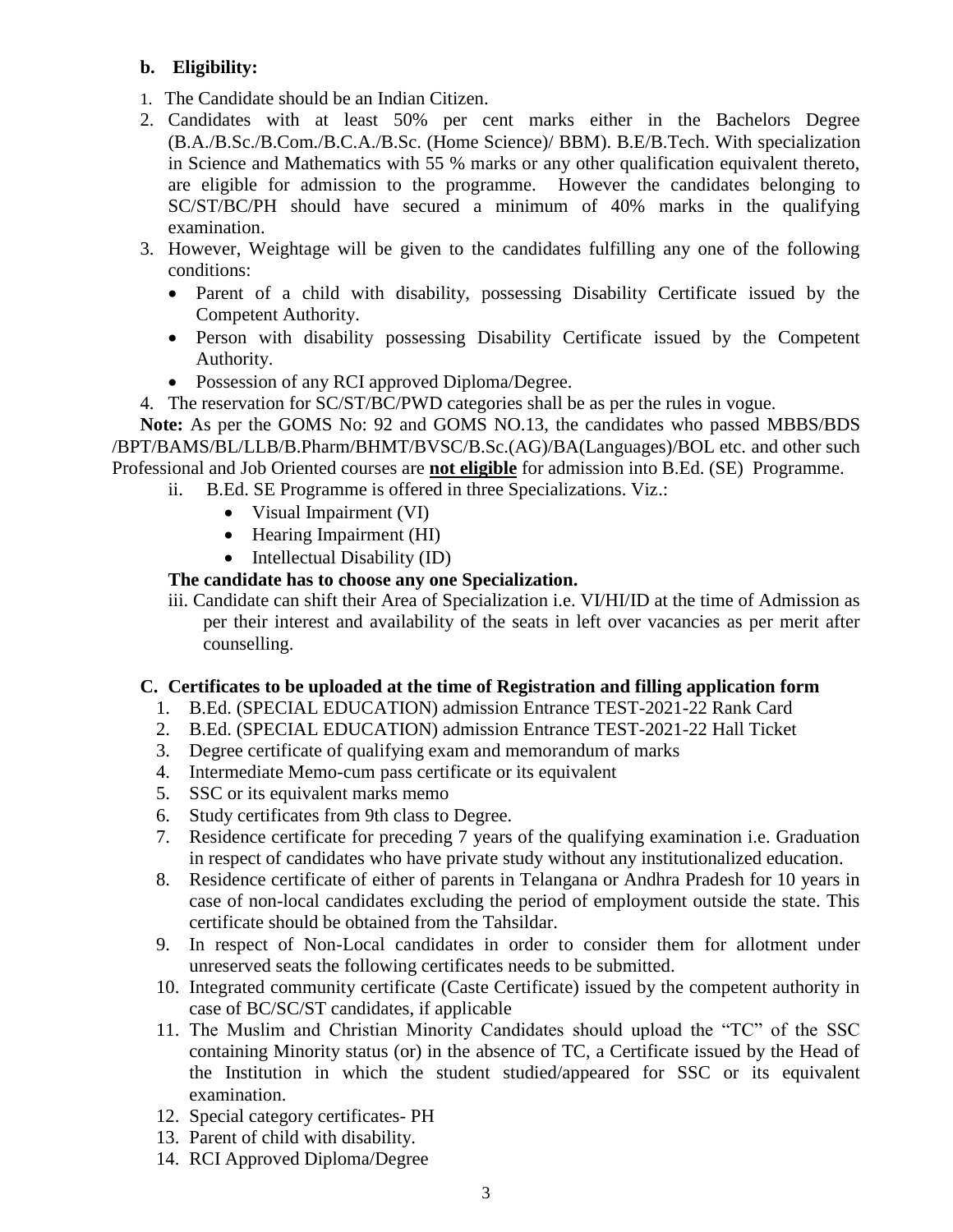**Note: - \*** *Any false or incorrect information furnished detected at any stage will render the admission of the candidate null and void.*

> **\* The** *University reserves the right to cancel the admission of the candidates at any stage if / when it is detected that admission is against the rules*

- **d. SPECIAL CATEGORY**: Certificates to be produced by PH : All original certificates should scanned and uploaded.
	- 1. **PH** Certificate issued by District Medical Board (Sadarem). Candidates with 40% and above disability are only eligible.
- **Note: \*** *Any false or incorrect information furnished detected at any stage will render the admission of the candidate null and void.*

**\* The** *University reserves the right to cancel the admission of the candidates at any stage if / when it is detected that admission is against the rules*

## **e. Certificate Verification and Counseling:**

- 1. In view of pandemic, the preliminary certificate verification will be done based on scanned copies of original documents uploaded and as per norms.
- 2. In case of any doubt, enquiry will be done over phone to establish the veracity and correctness of documents.
- 3. Procedure for exercising options will be made available on the website i.e. [www.braouonline.in](http://www.braouonline.in/) well before the commencement of the option entry.
- 4. List of Provisionally selected candidates will be prepared study centre wise and will be placed in the website i.e. [www.braouonline.in](http://www.braouonline.in/) and SMS will be sent to the valid mobile number furnished in the application.
- 5. Tuition fee has to be paid through online by visiting [www.braouonline.in](http://www.braouonline.in/) website.
- 6. Final allotment of seat for admission is subject to satisfactory verification of all original certificates at university and producing fee payment receipt.
- 7. Candidates have to report to the concerned programme study centre and produce allotment order within the stipulated time.
- 8. Allotment order and joining report will be issued by the University, which has to be submitted by the student at the study centre.
- 9. Candidates have to submit two sets of attested copies of all certificates at the University.

#### **f. Rules of Reservation for admission.**

Admissions will be made as per rules of reservations in vogue at the time of Counseling.

1. 85% of the quota of seats shall be reserved for the local candidates; the remaining 15% shall be Un-reserved seats.

**Local Area: OU/KU, AU/ANU, SVU/SKU** *Note: Candidates are advised to visit the website* [www.braouonline.in](http://www.braouonline.in/) *regularly for updated information regarding schedule, seat allotment procedure etc.*

For further details contact: **040-23680241/246/291/491/432/607** between 10:30 AM and 5:00 PM. only.